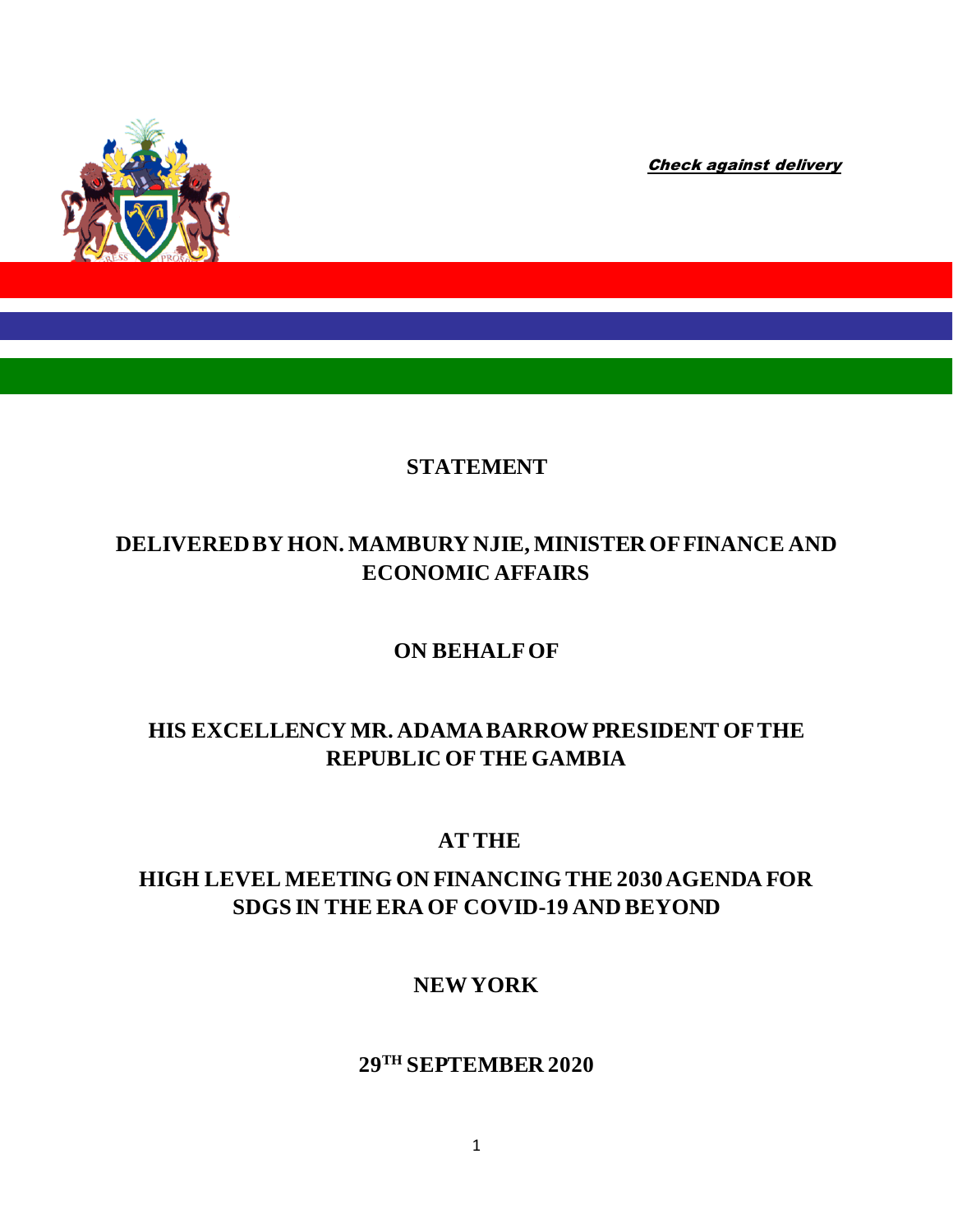Excellencies Distinguished Heads of State and Government,

Mr. Secretary-General,

Ladies and Gentlemen,

I am pleased to be part of this meeting of Heads of State on "Financing the 2030 Agenda for Sustainable Development in the Era of COVID-19 and Beyond" and delighted to make this short intervention. COVID-19 pandemic is no doubt one of the major development challenges of our times. Apart from significant number of lives lost, disruptions to access to education and elevated health challenges, the impact of the pandemic will lead to increased poverty levels, inequalities, unemployment and hunger. These far reaching negative impacts varying from country to country pose significant risk for the attainment of the 2030 Agenda and the Sustainable Development Goals (SDGs). The pandemic further threatens to widen existing disparities heightening the risk of leaving people and communities behind.

The COVID-19 pandemic has created huge economic challenges for countries, especially Developing Countries further eroding their ability to finance development and to accelerate action for the implementation of the SDGs. In The Gambia, the pandemic has negatively impacted public revenues, disrupted the tourism industry creating unemployment. It has also disproportionately affected the most vulnerable segments of the population, including women.

We welcome this initiative by the United Nations, Canada and Jamaica and appreciate the progress achieved since our last meeting in May. The work done by the discussion groups which has been deliberated on during the meeting of the Ministers of Finance gives us a very good bouquet of policy options that can help us steer our economies onto more sustainable paths and help attain the Agenda 2030. The recommendations and policy options are very much in sync with the Addis Ababa Action Agenda on Financing for Development and take into consideration the unique circumstances of the Least Developed Countries and the financing challenges they face.